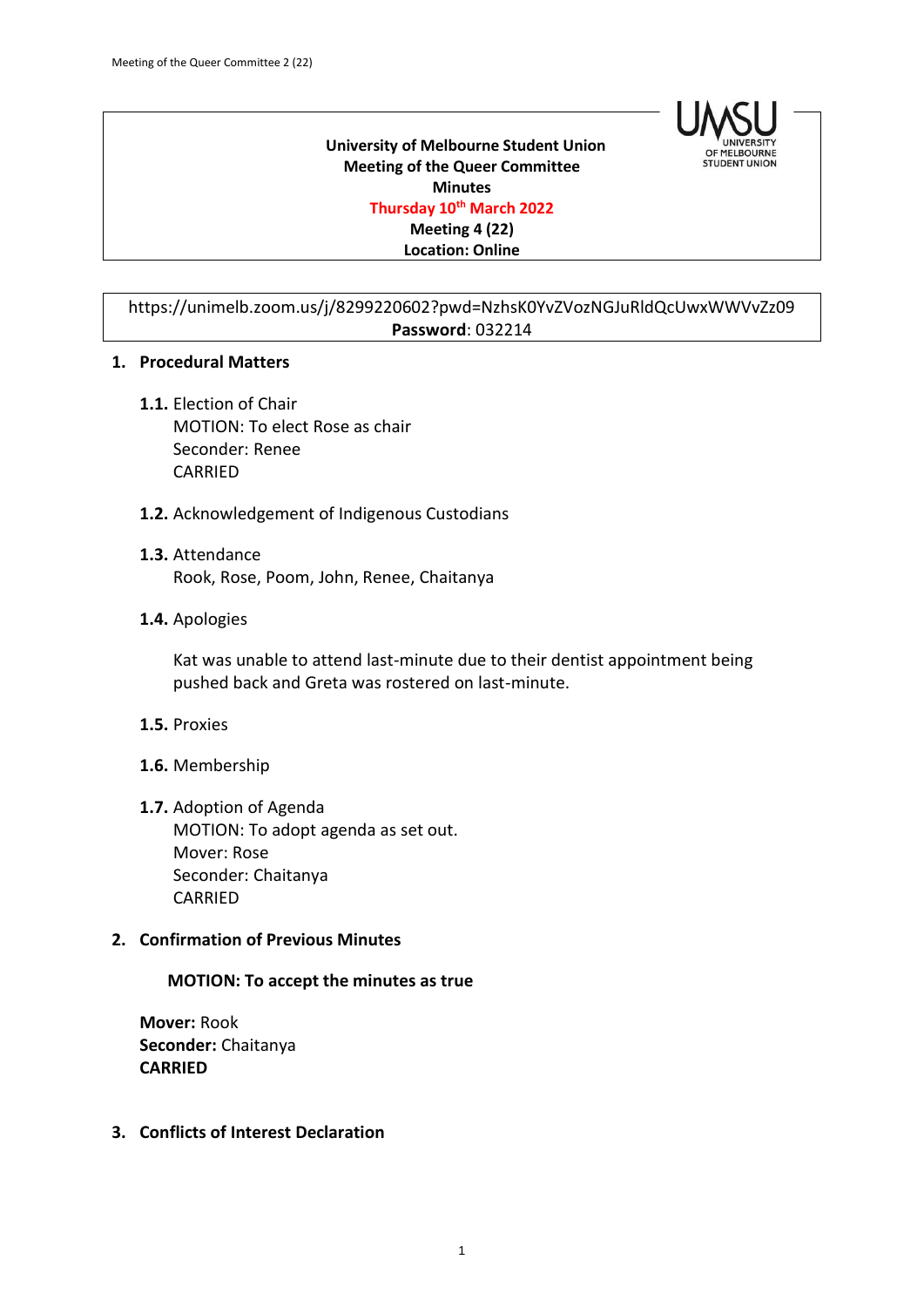# **4. Matters Arising from the Minutes**

No matters arose from the minutes.

# **5. Correspondence**

Rose and Rook noted that they had a meeting with Ari Dunphy, the new Senior Advisor for the Gender Affirmation Policy, stating that whilst Ari was sympathetic, the scope of their position was limited in regards to advocacy. Rook also stated that they had received emails from Jean from CAPS who had expressed interest in attending QQSG.

# **6. Office Bearer Reports**

# **6.1 – Rose**

Rose explained that they've represented UMSU Queer at the Exchange Study BBQ the Friday before Summerfest started with Renee, as well as the Southbank Carnival and the Parkville Expo. They also made 200 badges the night before the Friday Summerfest Expo, and have been running G&Ts with LGBTs and Queer Lunch. They've also been maintaining the Queer Space by buying snacks and bringing in items for the Gender Affirming Wardrobe.

# **6.2 – Rook**

Rook went through their council report, explaining that they've been doing a lot of administration stuff – working with Education Academic to present last year's Feminism report to the Academic Board, sorting out upcoming events and collectives, and attending the Constitutional Working Group. They were also at Summerfest and ran Speedfriending, as well as helping out at G&Ts, Queer Lunch, and the International Women's Day BBQ.

Rook also made a note that they've moved the excess from Queer Lunch to G&Ts with LGBTs as it's been exceptionally popular.

### **MOTION: To accept office bearer reports en bloc**

**Mover: Rose Seconder: Renee CARRIED**

### **7. Motions on Notice**

# **7.1 – Approval of expenditure for badge making supplies**

Rose explained that the badges made for Summerfest had been very popular and while we had the machine, we needed more supplies, with \$100 worth of supplies able to make 250 badges.

# **Motion: To approve \$100 from the Supplies and Maintenance budget line for badge making supplies from Badge-a-minit**